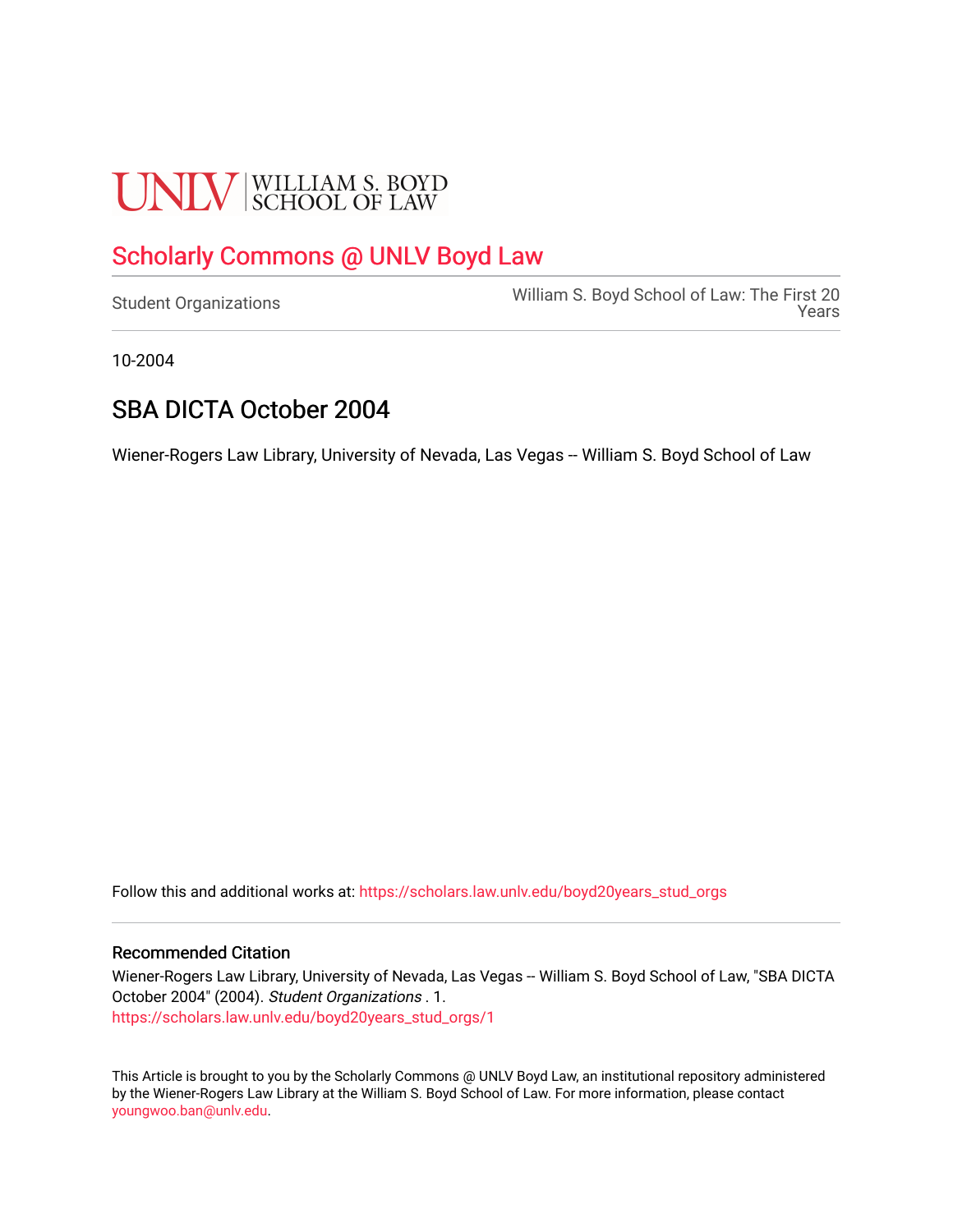## **D I C T A THE ABSOLUTELY UNOFFICIAL E-MAGAZINE OF THE WILLIAM S.**

## **BOYD SCHOOL OF LAW STUDENT BAR ASSOCIATION. October, 2004**

DICTA is a Publication of the William S. Boyd School of Law Student Bar Association (SBA), a student group. The views, opinions, and everything else in this publication are solely those of the editorial staff of Dicta, and do not reflect the views or opinions of the Administration, Faculty, or Staff of the William S. Boyd School of Law or the University of Nevada. All information contained in DICTA (with the exception of upcoming event dates) are either completely unverified or wholly fictitious. DICTA assumes no responsibility for loss or damage incurred by anyone too gullible and/or stupid to heed the advice contained herein. No UNLV funds or tax dollars spent on DICTA.

#### **WELCOME BACK!**

Welcome to this school year's first issue of DICTA. We hope to get this out on a monthly basis (or more often, depending on how the hangover is going on any particular day). If you think you're capable of writing for us (and you probably are not, but no need to crush your spirits at this early point in the game), send ideas for submissions to the Editor at tgross@unlv.nevada.edu. If you REALLY have your heart set on writing for us, gifts of cash always help.

#### **WELCOME lLs**

DICTA would like to extend a special welcome to this year's lLs. To help you out in your difficult first-semester transformation from socially inept but basically decent people into socially inept and heartless vermin, DICTA is offering these long-known but never-before published tips:

1. Many of your professors went to toptier law schools. What you might not know is that such schools, being

elite and long-established institutions, have certain secret traditions. If you know about these, your profs will think that your parents must have attended the same schools, and grant you certain privileges. For example, if you are called on to discuss a case in any class taught by a prof who went to Harvard, you can get out of having to speak by employing the Secret Harvard Pass trick. Stand up, spin counterclockwise three times, and say loudly "MY IPSA'S BEEN LOQUITORED, SLAPPY!" Your professor will not only call on someone else, but will give you extra participation points.

- 2. Each year, a slot on the Society of Advocates is given to the most obnoxious person on the student Listserv. The more you seem to be infuriating people, the better chance you have of being asked to join SoA.
- 3. There is nothing that shows an LP professor how astute you are than asking "is that how it's done in the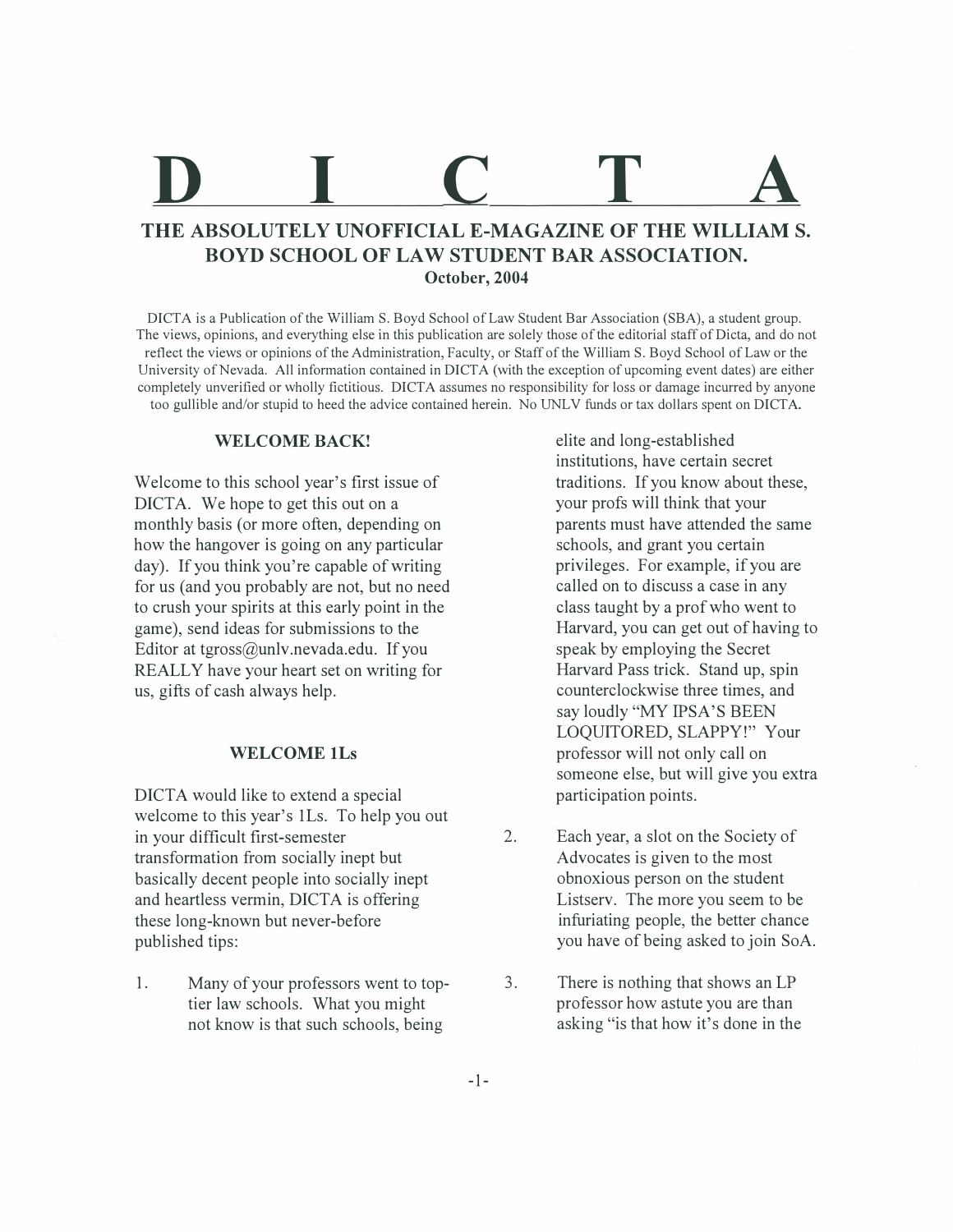real world?" every time they teach you something new.

4. Law & Order is the most meticulously researched Crime Drama in the world (although its spinoffs are not). Make yourself a bracelet that reads WWJMD (What Would Jack McCoy Do?). Any time your professor says something that doesn't pass the WWJMD test, don't bother taking notes, as your professor is suffering an acute bout of dementia.

#### **OCTOBER 8: FREE FOOD. MUSIC, LIBATIONS, AND AN OPPORTUNITY TO MINGLE WITH THE ENTIRE LAS VEGAS LEGAL COMMUNITY**

The law firm of Craig P. Kenny and Associates will be holding its annual party on FRIDAY, OCTOBER  $8^{TH}$ . This party is held in honor of the students, faculty and staff of the William S. Boyd School of Law. Many attorneys and jurists also show up, so get your networking shoes on. Catered dining, live music, and various libations are provided. The festivities start at 5pm and will run probably until the wee hours of the morning. The location is:

#### **Craig P. Kenny & Associates 723 S. Seventh Street Las Vegas, Nevada 89101**

On a personal note, your editor has attended this event for the past four years, and it has never been less than a rockin' good time. Do make sure to arrange a ride home if you think there's a possibility that you might wind up impaired. Of course, given that your potential future employer might be

there, you might want to avoid getting overly impaired in the first place...

#### **PRACTICAL LAWYERING SKILLS Part the First: Wherein Your Intrepid Narrator Identifies Both a Cause of Action and the Bums Responsible Therefore.**

Contrary to your grandpa's<sup>1</sup> rants about "damn shyster lawyers go around suing everyone for anything if someone gets hurt and what the hell happened to personal responsibility I'll tell you what it's these damned trial lawyers suing everyone and that's why we're turning into a Nanny State and that's why I can't drink a can of beer anymore while driving what the hell right do they have to tell me I can't have a beer while driving to my Elks meeting I didn't fight in The Big One and Korea so that the damned government could tell me what to do I'm a senior citizen dammit and I wrote my Congressman about this crap but he doesn't answer my letters anymore I'm voting the bum out of office he says he's a Republican but I think he's a damned liberal in disguise and I think it's time that we sue them before they sue us...," you probably SHOULD have a cause of action prior to initiating any suits, lest opposing counsel write a Rule 11 motion and politely request that the judge roll it up and use it to beat you about the head and shoulders.

<sup>&</sup>lt;sup>1</sup>If you are not blessed with a relative who froths at the mouth over trial attorneys, the legal profession in general, or secret conspiracies to install a one-world government, but wish you were, I suggest simply reading Vin Suprynowicz's weekly column in the Sunday *Review-Journal.* However, I must warn you that his columns are a little less coherent than the cranky grandpa-rant example given here.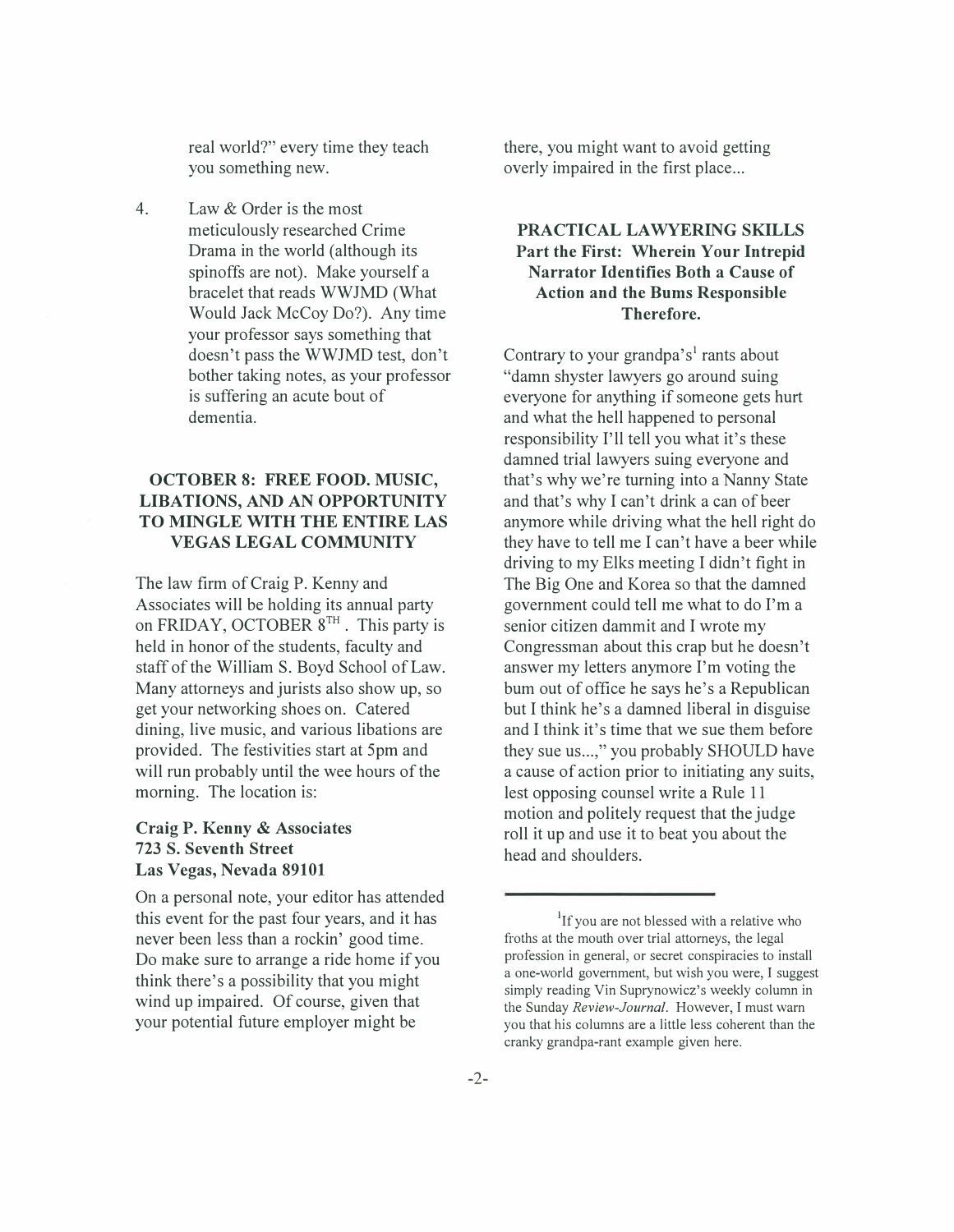Fortunately, you need not drive to Southern California for a weekend of jumping in front of traffic<sup>2</sup> to sustain damages. As a law student, you will soon learn to spot potential causes of action as easily as you fail to spot issues in finals. Of course, you don't need to use the Cause of Action I did, but unlike your planned Intentional Infliction of Emotional Distress tort action against your mother because she grounded you from going to your senior prom after she caught you huffing her nail polish remover, mine is actually valid. I chose as the basis of my cause of action the Telephone Consumer Protection Act of 1991. The TCPA not only prohibits the sending of junk faxes<sup>3</sup> but creates a private cause of action<sup>4</sup>.

I had heard of this, but did not give it a lot of thought until one day last April. I had called in sick to work and was sitting at home in a furious mood over wasting a sick day on actually being sick. My phone rang, and I heard the annoying mating warble of data transfer. Having been half-expecting a fax from work, I turned on my machine, and out slides an ad for cheap health insurance. Suddenly, I had an outlet for my foul mood-I would fax a nasty YOU EVER FAX ME AGAIN AND I WILL SUE YOU BUMS note to these bums! I happily dialed the contact number on the fax and asked the person on the other end for a number to

 ${}^{2}$ A note to our readers who are recent arrivals to the Silver State: Nevada doesn't put up with any of that "pedestrian always gets automatic right-of-way" silliness. Try that stuff here and you'll be street pizza. Just thought you should knowwelcome to Las Vegas.

 $347$  USC  $\S221(b)(1)(C)$ 

 $447$  USC  $\S$ 221(b)(3)

which I could fax something back<sup>5</sup>.

The operators on the other end happily provided me with a fax number to which I was free to reply; but there were two minor problems with this number. First, it was not a fax number, but a cell phone voice mailbox, and second, when the owner of said cell phone called me back to see who was calling her from a strange area code, it became clear that she was not affiliated with the offending parties. I called back several times and was supplied with several different numbers, all similarly invalid.

I finally decided to run the company name listed on the junk fax through Google and see what came up. Serendipitously enough, one of the first things listed on the results page was an online copy of the Citation that this company had been sent by the Federal Communications Commission, where in 1) the company was notified that their faxspamming violated the TCPA, 2) they were notified that they were therefore liable for \$11,000 in fines for each junk fax sent after receipt of the Citation, 3) they were put on notice that they were also liable for triple damages under private actions as the citation provided notice that they were in violation of the TCPA, 4) they were told to cease and desist their evil, spammin' ways. Mind you, this gold strike of a document also contained the offender's mailing address. Sometimes the Gods of Findin' Things on the Internet $6$ 

<sup>&</sup>lt;sup>5</sup>The "from" number at the top of the fax was my own- tricky bums hid their own number. Probably a software trick of some kind. Nerds.

<sup>&</sup>lt;sup>6</sup>Our non-religious readers may not be familiar with The Gods of Findin' Things on the Internet; let me assure you, they are many and mighty. A few of the more commonly-known ones are: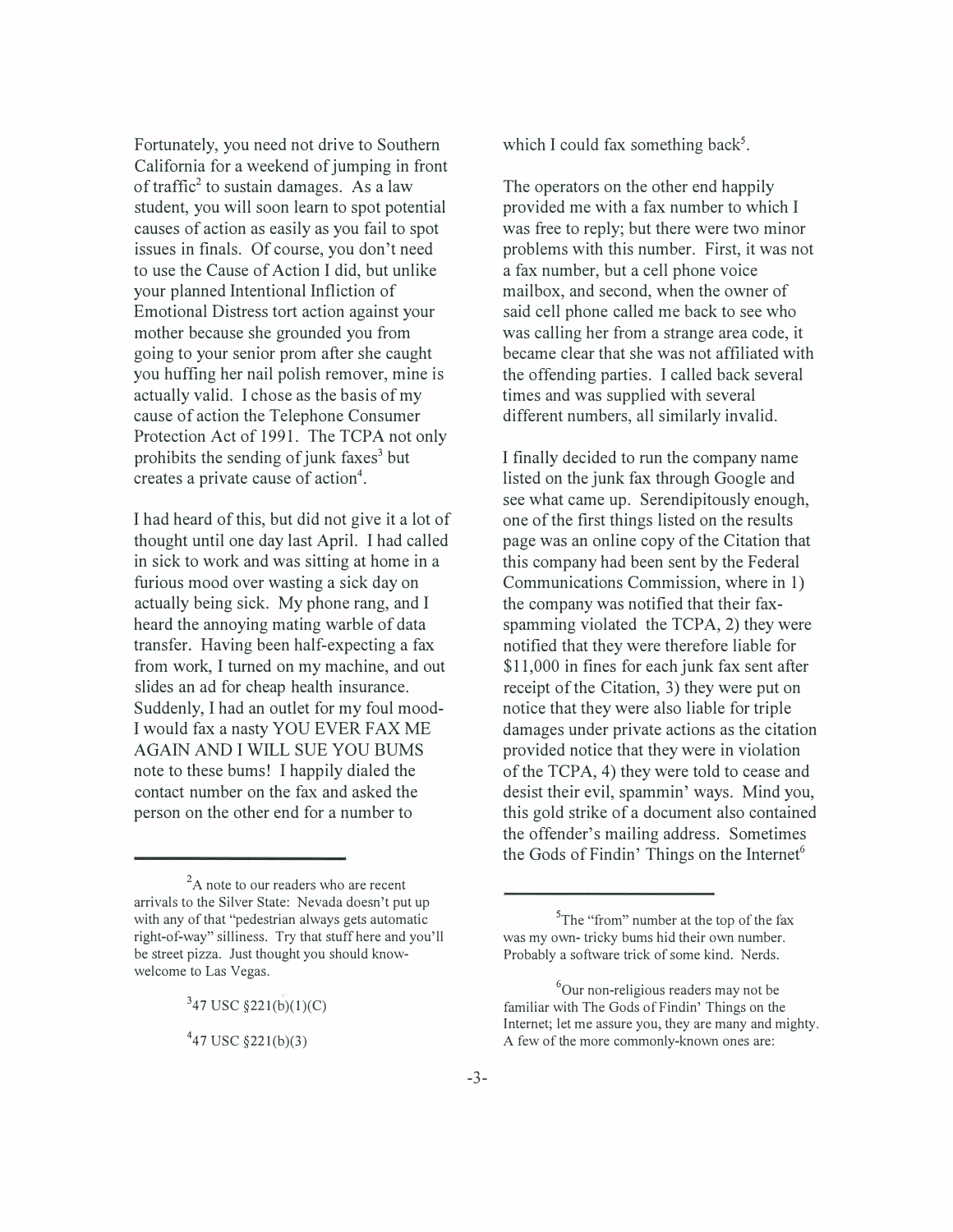are kind.

It was at this point that I was struck by the idea of pursuing this cause of action, recording my experiences, and providing it as a public service for those of you in law school who do not work for firms or otherwise go around suing people. Tune in next month, Dear Readers, when I will regale you with lusty tales of The Blackmail That is Not Blackmail (more commonly known as "the demand letter"), whether it worked, and what happened next.

#### **HAIKU CORNER**

This month, *Dicta* offers summaries of your required classes in haiku format. All you need to do is remember seventeen syllables for each class and you're done with studying for the next  $1 \frac{1}{2}$ - 2 years (depending on whether you're in the day or night program). As usual, *Dicta* assumes no responsibility for damages arising from you being stupid or gullible enough to actually follow our advice.

#### **CONTRACTS**

Consideration, offer and acceptance; you really need all three.

**Disgusto the Simply Wrong,** (who will lead your browser to the site where there are pies of your dad's second wife without any clothes on), **Stalkerina the Loaded, Nostalgic, and Crazy** (who gives your exgirlfriends and/or boyfriends the power to hunt you down over the internet so that they can call you at 3 am after a marathon bout of heavy drinking), and **Cletus the Trickster** w(ho changes all of the links in e-mails sent to your work account by friends so that rather than leading to something fairly innocuous, they lead to a pink slip for "accessing obscene materials from a work computer on company time").

#### TORTS

Assault, battery, false imprisonment, trespass. Tort: Latin for "fun."

CONSTITUTIONAL LAW *Plessy* and *Bowers*  are dead. Due process is not just for straight white guys.

#### CIVIL PROCEDURE

The *Erie* doctrine and *International Shoe*  can bite my in rem.

#### CRIMINAL LAW

*Mens rea* alone's not enough (Mr. Ashcroft may disagree, though).

#### **PROPERTY**

To hell with that fox and with future interests. May I be excused?

PROFESSIONAL RESPONSIBILITY Don't commingle funds and try to avoid having sex with your clients.

#### LAWYERING PROCESS The prof just loves your work. But your first employer will simply hate it.

#### **DEPARTMENT OF RIPPED-OFF CONCEPTS: TOP TEN WORRIES FOR 3Ls/4Ls GRADUATING THIS YEAR**

10 Sedentary law school lifestyle results in being too out-of-shape to chase ambulances.